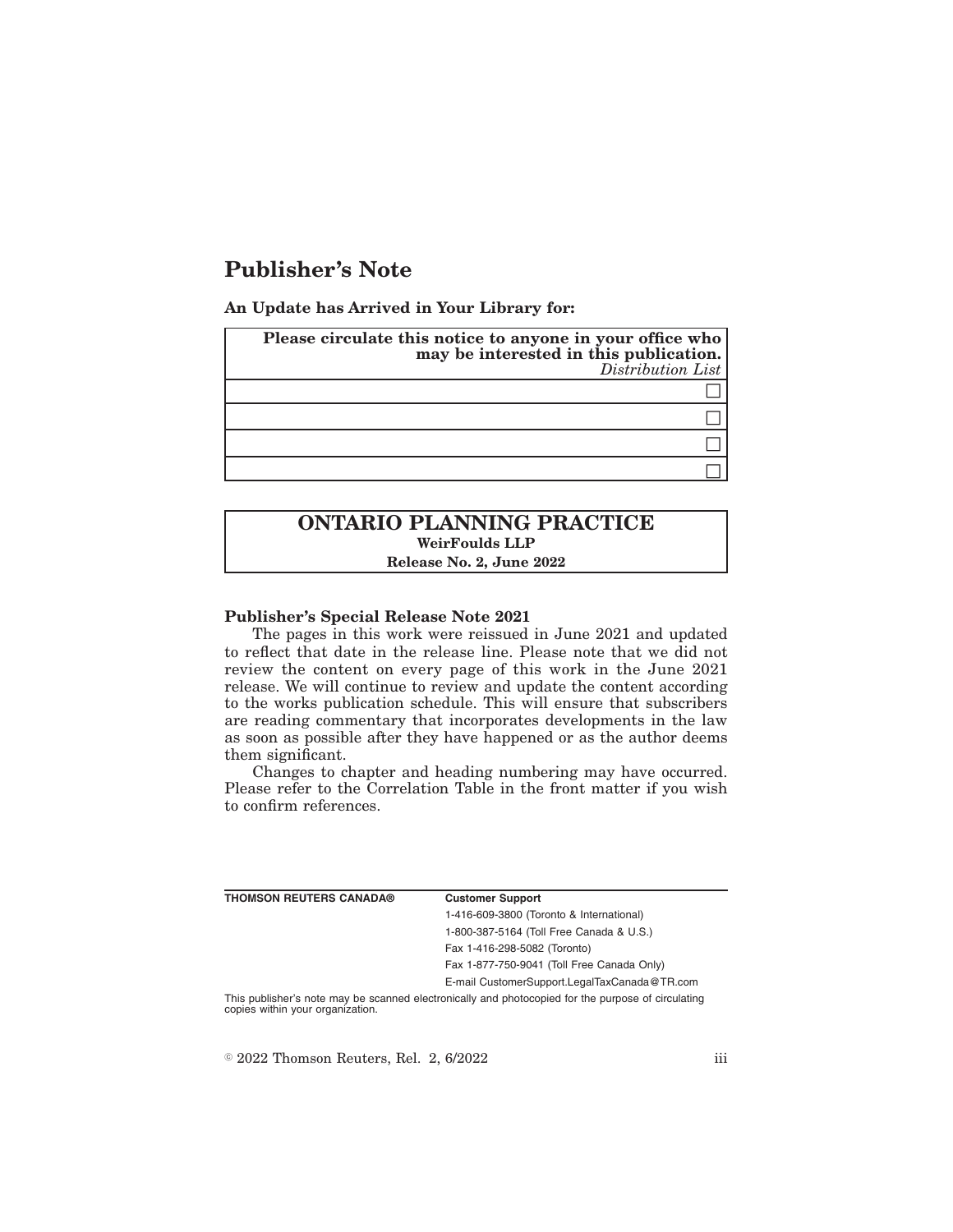### **What's New in this Update:**

This release features updates to the Appendix, Issues in Focus.

### **Highlights**

E **Appendices: Issues in Focus – What are the requirements of the duty of procedural fairness relating to public hearings involving municipal planning, development, or zoning by-law decisions? What duty of procedural fairness do municipal governments owe in regard to hearing notices, legitimate expectations and prehearing disclosure?** – The leading precedent on the requirements of the duty of procedural fairness relating to public hearings involving municipal planning, development, or zoning by-laws is *Canadian Pacific Railway v. Vancouver (City)*. In that case, the Supreme Court of Canada asserted standards for the content of procedural fairness in terms of public hearing notice, disclosure, and legitimate expectation in the context of municipal land-use decisions. Subsequent courts have continued to interpret and develop the parameters of procedural fairness in this context. The following is a current statement of law on the issue.

Municipal governments owe a duty of procedural fairness when making administrative decisions relating to land-use planning, development, or zoning by-laws. Such decisions must be made "using a fair and open procedure, appropriate to the decision being made and its statutory, institutional, and social context". Further, there must be an opportunity for individuals affected by the administrative decision to put forward their views and evidence for consideration by the decision-maker. The duty of fairness is "flexible and variable", depending on the statutory context and the affected rights. What is required by the duty of procedural fairness in a particular circumstance is determined by several factors.

Notice of public hearings is of fundamental importance to the legitimacy of administrative decisions on land use and zoning by-laws. However, in terms of content, notices of public hearings are required to be fair, but not perfect. The duty of procedural fairness may require a municipal government to take any legitimate expectations into account, but it does not necessarily require their fulfillment. A municipal government must provide the proposed by-law and "reports and other documents that are material to the approval, amendment or rejection of the [by-law] by local government" prior to a public hearing. Disclosure must be sufficient to allow for meaningful participation in the public hearing.

E **Appendices: Issues in Focus – What is the test for bad faith in relation to a municipality, and to a building**